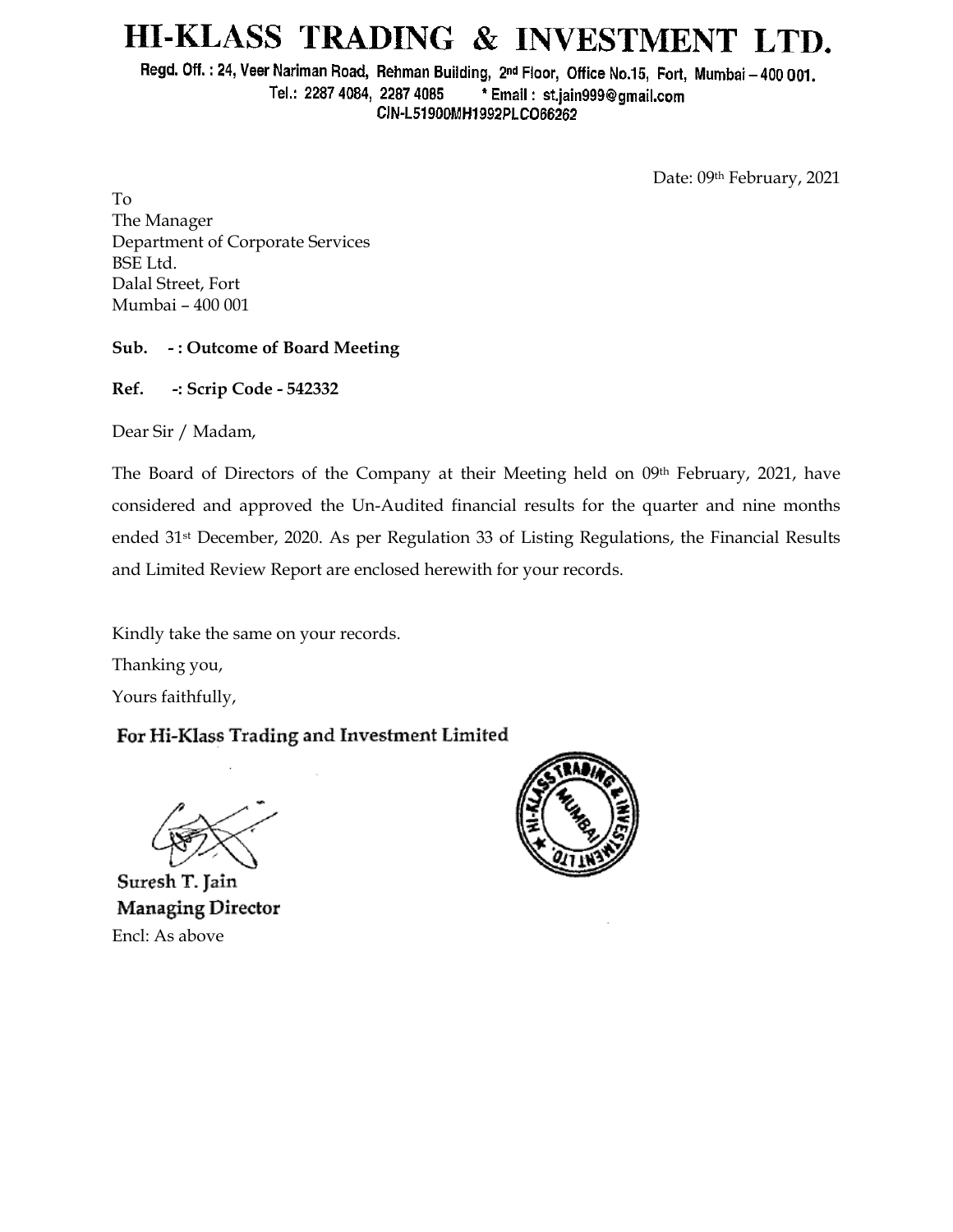### **HI-KLASS TRADING & INVESTMENTS LIMITED**

#### CIN - L51900MH1992PLC066262 **CIN - L51900MH1992PLCD062**

#### Registered Office :- 15, 15t Floor ; Rehman Building, 24, Veer Narming,  $\frac{1}{2}$

|             |                                                                                          | Statement of Julianual Chaudited Room |                                           |                                                                              |                                                                             |                                              | (Rs. In Lacs/amount)            |
|-------------|------------------------------------------------------------------------------------------|---------------------------------------|-------------------------------------------|------------------------------------------------------------------------------|-----------------------------------------------------------------------------|----------------------------------------------|---------------------------------|
|             |                                                                                          | Quarter Ended                         |                                           |                                                                              | <b>Nine Months Ended</b>                                                    |                                              | Year Date                       |
|             | <b>Particulars</b>                                                                       | 3 months ended<br>31/12/2020          | Preceding 3<br>months ended<br>30/09/2020 | <b>Corresponding 3</b><br>months ended in<br>the previous year<br>31/12/2019 | Year to date figure Year to date figure<br>for current period<br>31/12/2020 | for the previous<br>year ended<br>31/12/2019 | <b>Year ended</b><br>31/03/2020 |
|             |                                                                                          | (Unaudited)                           | (Unaudited)                               | (Unaudited)                                                                  | (Unaudited)                                                                 | (Unaudited)                                  | (Audited)                       |
|             | <b>Revenue from operations</b>                                                           |                                       |                                           |                                                                              |                                                                             |                                              |                                 |
| (i)         | Interest Income                                                                          | 4.38                                  | 4.38                                      | 1.89                                                                         | 21.32                                                                       | 6.23                                         | 14.42                           |
| (ii)        | Dividend Income                                                                          |                                       |                                           |                                                                              |                                                                             |                                              |                                 |
|             | (iii) Rental Income                                                                      |                                       |                                           |                                                                              |                                                                             |                                              |                                 |
|             | (iv) Fees and commission Income                                                          |                                       | 0.60                                      |                                                                              | 0.60                                                                        |                                              |                                 |
|             | (v) Net gain on fair value changes                                                       |                                       |                                           |                                                                              |                                                                             |                                              |                                 |
|             | Net gain on derecognition of financial<br>(vi) instruments under amortised cost category |                                       |                                           |                                                                              | 2.67                                                                        |                                              |                                 |
|             | (vii) Sale of products (including Excise Duty)                                           | 2.67                                  |                                           |                                                                              |                                                                             |                                              |                                 |
|             | (viii) Sale of services                                                                  |                                       |                                           |                                                                              |                                                                             |                                              |                                 |
|             | (ix) Others (to be specified)                                                            |                                       |                                           | 1.89                                                                         | 24.58                                                                       | 6.23                                         | 14.42                           |
| $\vert$ (I) | <b>Total Revenue from operations</b>                                                     | 7.04                                  | 4.98                                      |                                                                              |                                                                             |                                              |                                 |
| (11)        | Other Income (to be specified)                                                           | $\overline{\phantom{a}}$              |                                           | $\ddot{\phantom{a}}$                                                         | $\overline{\phantom{a}}$                                                    |                                              |                                 |
| (III)       | Total Income (I+II)                                                                      | 7.04                                  | 4.98                                      | 1.89                                                                         | 24.58                                                                       | 6.23                                         | 14.42                           |
|             | <b>Expenses</b>                                                                          |                                       |                                           |                                                                              |                                                                             |                                              |                                 |
|             | (i) Finance Costs                                                                        |                                       |                                           |                                                                              |                                                                             |                                              |                                 |
|             | (ii) Fees and commission expense                                                         |                                       |                                           |                                                                              |                                                                             |                                              |                                 |
|             | (iii) Net loss on fair value changes                                                     |                                       |                                           |                                                                              |                                                                             |                                              |                                 |
|             | Net loss on derecognition of financial<br>(iv) instruments under amortised cost category |                                       |                                           |                                                                              |                                                                             | $\sim$                                       |                                 |
|             | (v) Impairment on financial instruments                                                  |                                       |                                           |                                                                              |                                                                             |                                              |                                 |
|             | (vi) Cost of materials consumed                                                          |                                       |                                           |                                                                              |                                                                             |                                              |                                 |
|             | (vii) Purchases of Stock-in-trade                                                        | 74.73                                 |                                           |                                                                              | 74.73                                                                       |                                              | 42                              |
|             | Changes in Inventories of finished goods,                                                |                                       |                                           |                                                                              |                                                                             |                                              |                                 |
|             | (viii) stock-in-trade and work-in- progress<br>(ix) Employee Benefits Expenses           | 1.30                                  | 1.08                                      | 1.03                                                                         | 5.53                                                                        | 2.35                                         | 5.50                            |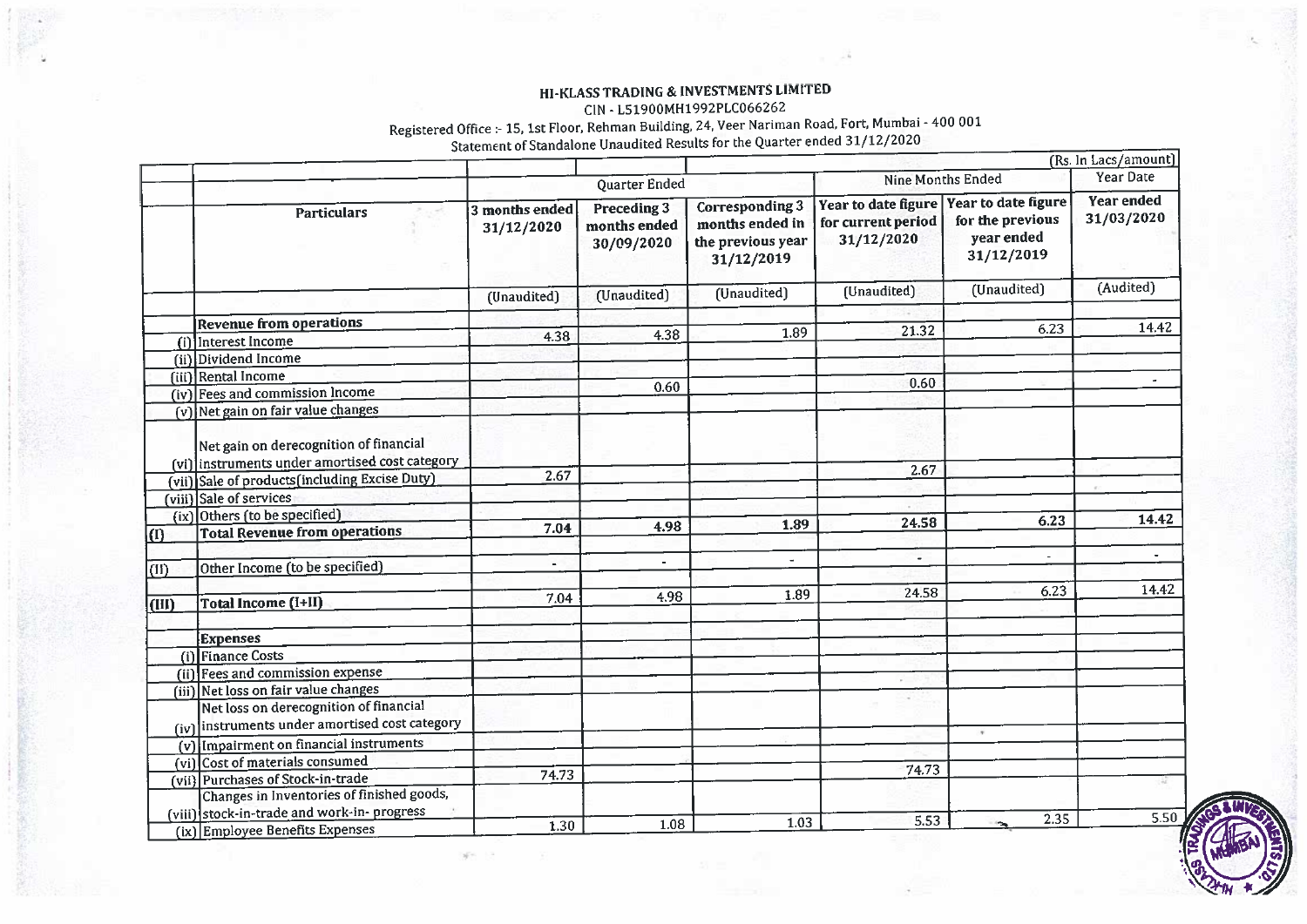| (x)                      | Depreciation, amortization and impairment                                                    |         |      |      |         |        | 0.01  |
|--------------------------|----------------------------------------------------------------------------------------------|---------|------|------|---------|--------|-------|
|                          | (xi) Others expenses (to be specified)                                                       | 4.39    | 0.13 | 0.29 | 6.81    | 4.64   | 6.79  |
| (IV)                     | <b>Total Expenses (IV)</b>                                                                   | 80.42   | 1.21 | 1.32 | 87.07   | 6.99   | 12.30 |
|                          |                                                                                              |         |      |      |         |        |       |
|                          | Profit / (loss) before exceptional items and                                                 |         |      |      |         |        |       |
| $ (\mathrm{V}) $         | tax (III-IV)                                                                                 | (73.37) | 3.77 | 0.57 | (62.49) | (0.76) | 2.12  |
| $\overline{\text{(VI)}}$ | <b>Exceptional items</b>                                                                     |         |      |      |         |        |       |
| (VII)                    | Profit/(loss) before tax (V -VI)                                                             |         |      |      |         |        |       |
| (VIII)                   | Tax Expense:                                                                                 |         |      |      |         |        |       |
|                          | (1) Current Tax                                                                              |         |      |      | 0.53    |        | 0.53  |
|                          | (2) Deferred Tax                                                                             |         |      |      |         |        |       |
|                          | Profit / (loss) for the period from continuing                                               |         |      |      |         |        |       |
| (IX)                     | operations (VII-VIII)                                                                        | (73.37) | 3.77 | 0.57 | (63.02) | (0.76) | 1.59  |
| (x)                      | Profit/(loss) from discontinued operations                                                   |         |      |      |         |        |       |
| l(XI)                    | Tax Expense of discontinued operations                                                       |         |      |      |         |        |       |
|                          | Profit/(loss) from discontinued                                                              |         |      |      |         |        |       |
|                          |                                                                                              |         |      |      |         |        |       |
| (XII)                    | operations(After tax) (X-XI)                                                                 | (73.37) |      |      | (63.02) | (0.76) | 1.59  |
| (XIII)                   | Profit/(loss) for the period (IX+XII)                                                        |         | 3.77 | 0.57 |         |        |       |
| $\overline{(XIV)}$       | Other Comprehensive Income                                                                   |         |      |      |         |        |       |
|                          | (A) (i) Items that will not be reclassified to<br>profit or loss (specify items and amounts) |         |      |      |         |        |       |
|                          | (ii) Income tax relating to items that will not<br>be reclassified to profit or loss         |         |      |      |         |        |       |
|                          | Subtotal (A)                                                                                 |         |      |      |         |        |       |
|                          | (B) (i) Items that will be reclassified to profit<br>or loss (specify items and amounts)     |         |      |      |         |        |       |
|                          | (ii) Income tax relating to items that will be<br>reclassified to profit or loss             |         |      |      |         |        |       |
|                          | Subtotal (B)                                                                                 |         |      |      |         |        |       |
|                          | Other Comprehensive Income (A + B)                                                           |         |      |      |         |        |       |
|                          | <b>Total Comprehensive Income for the</b>                                                    |         |      |      |         |        |       |
|                          | period (XIII+XIV) (Comprising Profit<br>(Loss) and other Comprehensive Income                |         |      |      |         |        |       |
| (XV)                     | for the period)                                                                              | (73.37) | 3.77 | 0.57 | (63.02) | (0.76) | 1.59  |
|                          |                                                                                              |         |      |      |         |        |       |
| (XVI)                    | Earnings per equity share (for continuing<br>operations)                                     |         |      |      |         |        |       |
|                          | Basic (Rs.)                                                                                  |         |      |      |         |        |       |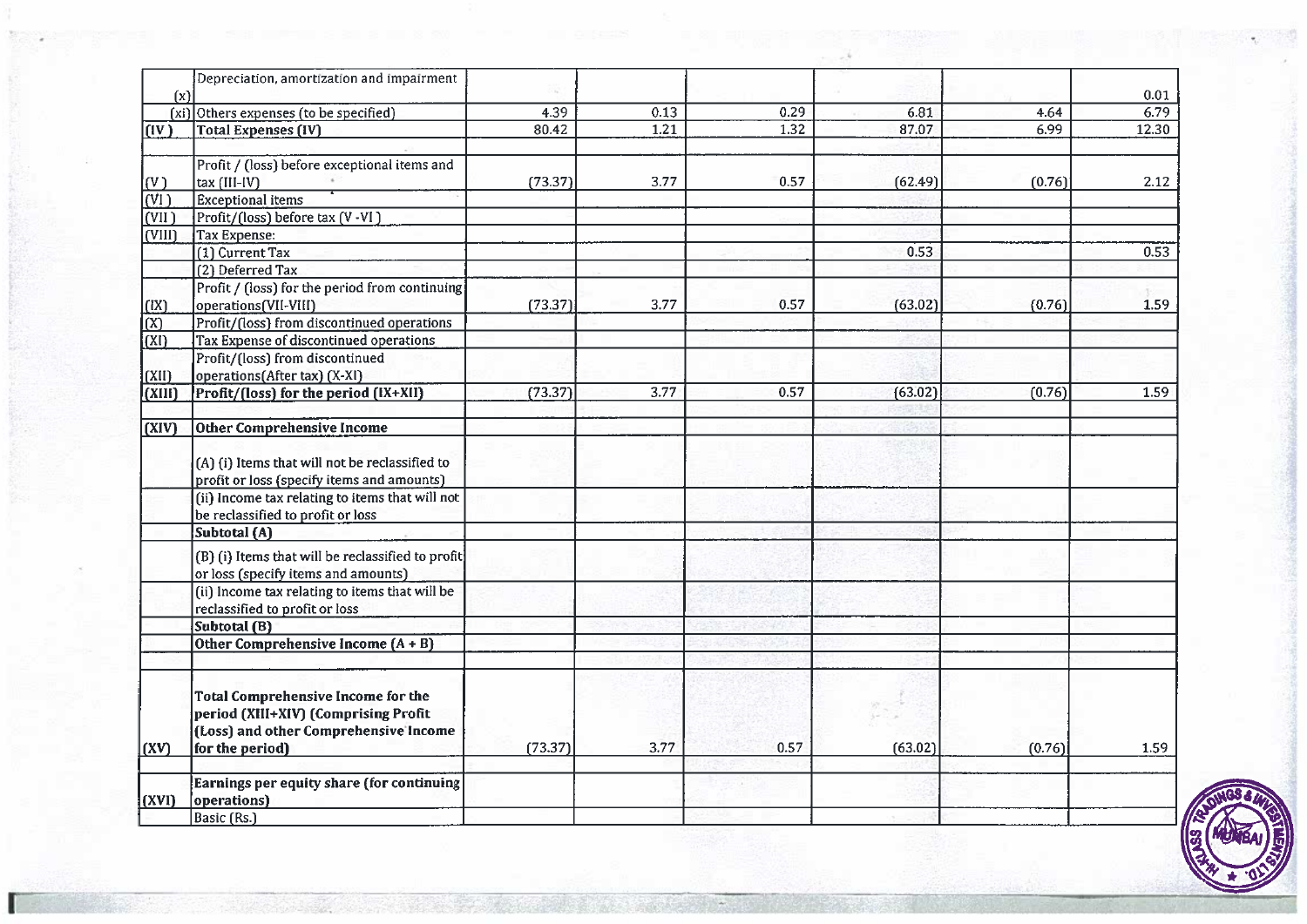|        | Diluted (Rs.)                                                                      |        |      |      |        |        |      |
|--------|------------------------------------------------------------------------------------|--------|------|------|--------|--------|------|
|        |                                                                                    |        |      |      |        |        |      |
| (XVII) | Earnings per equity share (for<br>discontinued operations)                         |        |      |      |        |        |      |
|        | Basic (Rs.)                                                                        |        |      |      |        |        |      |
|        | Diluted (Rs.)                                                                      |        |      |      |        |        |      |
|        |                                                                                    |        |      |      |        |        |      |
|        | Earnings per equity share (for continuing)<br>(XVIII) and discontinued operations) |        |      |      |        |        |      |
|        | Basic (Rs.)                                                                        | (0.00) | 0.00 | 0.00 | (0.00) | (0.00) | 0.00 |
|        | Diluted (Rs.)                                                                      | (0.00) | 0.00 | 0.00 | (0.00) | (0.00) | 0.00 |

Notes:

1) The above results were reviewed **by** the Audit Committee and thereafter taken on record **by** the Board **in** its

meeting held on 09th February, 2021 and also Limited Review were carried out **by** the Statutory Auditors.

2) Previous period figures have been regrouped/rearranged wherever considered necessary.

**31** Financial Results for all the periods presented have **been** prepared in accordance with IND AS notified under the Companies (Indian Accounting Standards) Rules, 2015 as amended from time to time

**Date** : - **09.02.2021 Place** : - **Mumbai.** 



### **For Hi-Klass Trading** & **Investments Ltd.**

**S T Jain** 

**Managing Director**